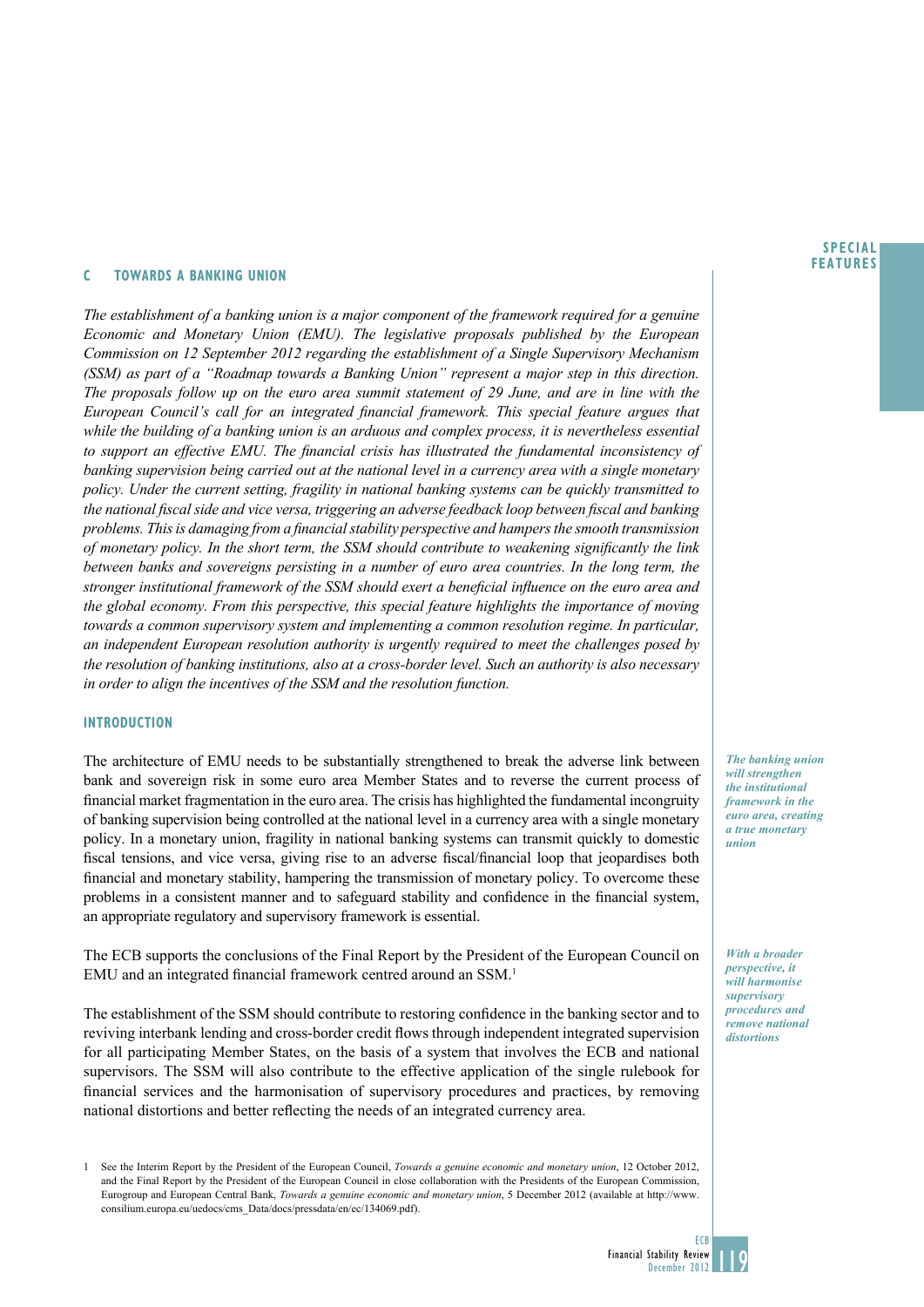This special feature will, first, review the reasons for establishing the SSM. Second, it will mention the main elements of, and guiding principles behind, the planned SSM. Third, an issue of paramount importance, namely the urgent need to establish a single European bank resolution authority as an essential complement to the SSM, will be discussed. Finally, the special feature will conclude by explaining the importance of macro-prudential policies for ensuring effective supervision, a key lesson from the crisis.

# **The macroeconomic and structural rationale for a banking union**

Over the past few years, pressures in funding markets have increasingly triggered a fragmentation of the euro area banking system along national lines. A key feature of the present crisis is the increase in the correlation between the cost of funding of euro area banks and that of their respective sovereigns, particularly in some countries under stress. Countries suffering from a loss of market confidence have become progressively more dependent on domestic sources of funding (where and insofar as they are available) and less responsive to common monetary policy impulses. The divergence in bank funding conditions at the national level, in turn, gives rise to cross-country differences in lending conditions. The retrenchment of credit supply within national borders, coupled with funding pressures, impairs the transmission of monetary policy, which in the euro area, functions primarily via the banking sector. In some jurisdictions, lending conditions for households and firms become tighter (or looser) than they should be given the prevailing monetary policy stance, and less predictable. To a large extent, the need to remedy this situation explains the extraordinary monetary policy decisions made by the ECB in recent months.

*… and fragmentation could also contribute to negative loops between banking problems and tensions in sovereign funding* 

*Fragmentation and tensions in bank funding conditions at the national level have impaired the transmission mechanism of monetary policy…*

*On 12 September the European Commission published a proposal to establish an SSM involving the ECB*

It is important to stress that this loop between banking problems and tensions in sovereign funding can undermine national efforts towards re-establishing fiscal sustainability. Indeed, some countries undergoing a fiscal adjustment process may be penalised by financial markets on account of their potential additional burden of supporting the domestic banking system. As a result, their banks face increasing pressures in terms of their refinancing and the fragmentation of the euro area banking system along national lines increases further. Against this background, the need to weaken the spillover chain between banks and sovereigns by taking responsibility for the stability of the banking system at the European level becomes evident. Within the framework of improving the institutional arrangements to ensure a more efficient and consistent solution to banking problems across the euro area, a banking union is a necessary step to improve investors' confidence and to weaken this link between fiscal and banking problems. It would also contribute to achieving a more integrated banking system that supports a full-fledged EMU.

The first step towards a banking union took place when the Heads of State or Government at the euro area summit of 29 June 2012 invited the Commission to present a proposal on the basis of Article 127(6) of the Treaty on the Functioning of the European Union to establish an SSM involving the ECB. The Commission published its proposals on 12 September 2012.<sup>2</sup> In October the European Council reiterated the aim of completing the legislative work by the end of the year and called for further progress to be achieved on other related legislation, including the single rulebook and the new Capital Requirements Directive (CRD IV). Finally, the European Council mentioned, as further objectives, bank resolution arrangements and the harmonisation of national deposit-guarantee schemes.

<sup>2</sup> See the proposal from the European Commission for a Council regulation conferring specific tasks on the European Central Bank concerning policies relating to the prudential supervision of credit institutions (COM(2012) 511 final), and the proposal for a regulation of the European Parliament and of the Council amending Regulation (EU) No 1093/2010 establishing a European Supervisory Authority (European Banking Authority) as regards its interaction with Council Regulation (EU) No.../... conferring specific tasks on the European Central Bank concerning policies relating to the prudential supervision of credit institutions (COM(2012)512 final).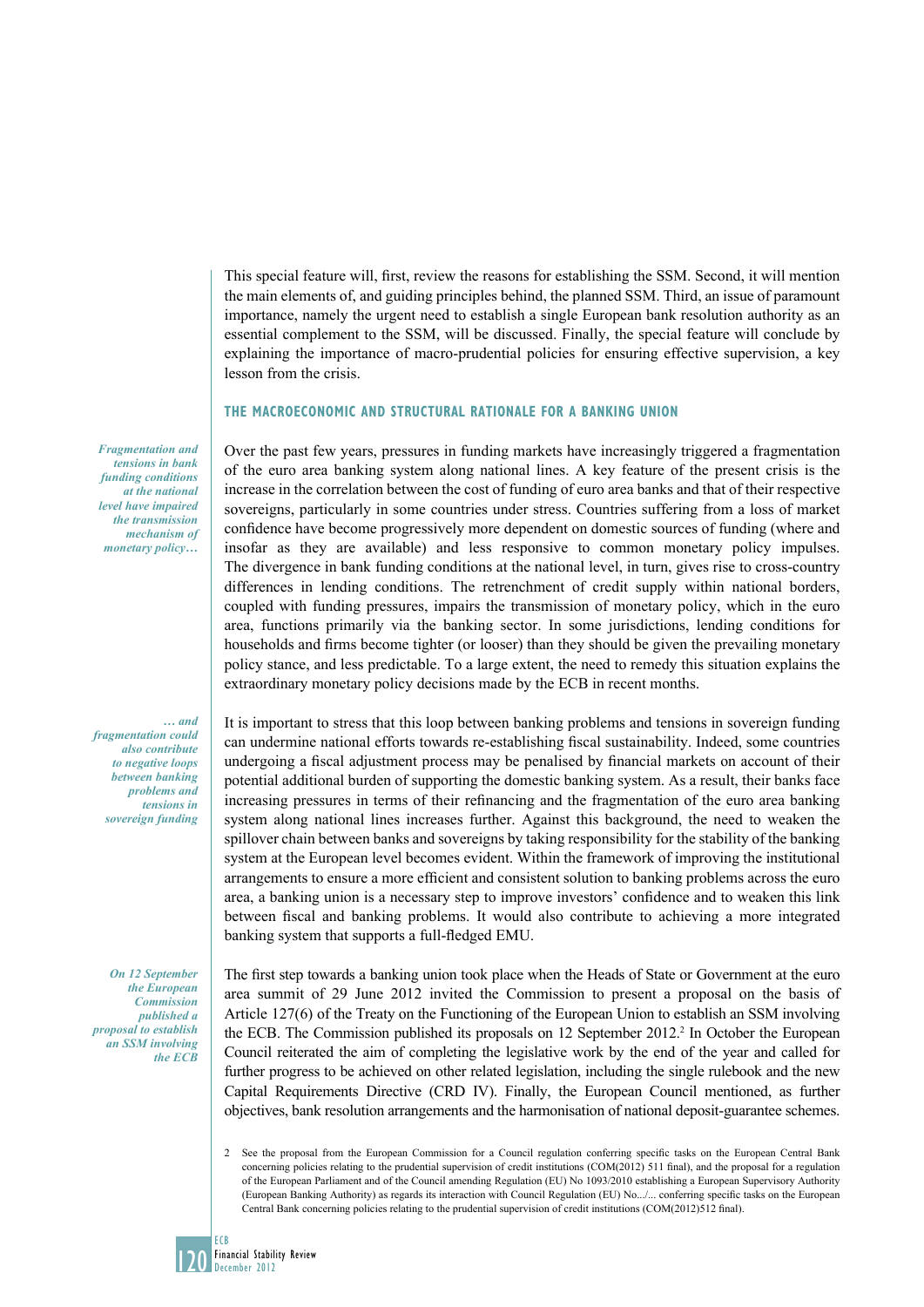#### **SPECIAL FEATURES**

### **The main elements of the SSm**

The SSM will support and complement the institutional setting of EMU. It should ensure homogeneous standards of supervisory intensity across the euro area. The SSM should assess, in a fully independent and autonomous manner, the banking system and individual banks, so that domestic factors have no impact on the effectiveness and the timeliness of the relevant supervisory decisions. This will be decisive in restoring and maintaining confidence in the banking sector. In turn, it should help to reverse the trend towards financial fragmentation and also help to restart and preserve a well-functioning interbank market.

In this context, the SSM should be better able to address systemic risk, as it will take into account externalities and spillovers in a fully integrated economic area, and be more effective in preventing imbalances over the economic cycle.

The SSM will reinforce and further develop the Single Market for financial services. A single framework for monitoring the banking sector will facilitate common crisis management in the event of future crises. The SSM will also reduce the risk of coordination failures among supervisors in the Single Market, thereby facilitating the role of the European Banking Authority (EBA) with regard to the convergence of supervisory practices across all Member States, as well as the development of a single rulebook.

For participating Member States therefore, building a single supervisory authority around the ECB provides an institutional solution that has the independence, the legal means and, in conjunction with the national supervisory authorities, the resources and technical capability to carry out these supervisory tasks at the European level.

### **Fundamental principles**

The Governing Council of the ECB has presented the following set of guiding principles for establishing the SSM.3

First, the ECB, within the SSM, should be able to carry out the tasks assigned to it effectively and rigorously without any risk to its reputation. Second, the ECB should remain independent in carrying out all its tasks. Third, there should be a strict separation between the ECB's new tasks concerning supervision and its monetary policy tasks, as assigned by the Treaty. Fourth, the ECB should be able to have full recourse to the knowledge, expertise and operational resources of national supervisory authorities. Fifth, the SSM should operate in a manner fully consistent with the principles underpinning the Single Market in financial services and in full adherence to the single rulebook for financial services. In this regard, the ECB also welcomes the possibility of involving non-euro area Member States in the SSM to ensure greater harmonisation of supervisory practices within the EU, thus strengthening the internal market. Sixth, the ECB is ready to comply with the highest standards of accountability with regard to the supervisory tasks.

3 See the ECB's Opinion of 27 November 2012 on a proposal for a Council regulation conferring specific tasks on the European Central Bank concerning policies relating to the prudential supervision of credit institutions and a proposal for a regulation of the European Parliament and of the Council amending Regulation (EU) No 1093/2010 establishing a European Supervisory Authority (European Banking Authority) (CON/2012/96) (available at http://www.ecb.europa.eu/ecb/legal/pdf/en\_con\_2012\_96\_f.pdf).

*A strict separation between the monetary policy and supervisory mandates will ensure independence in carrying out both tasks*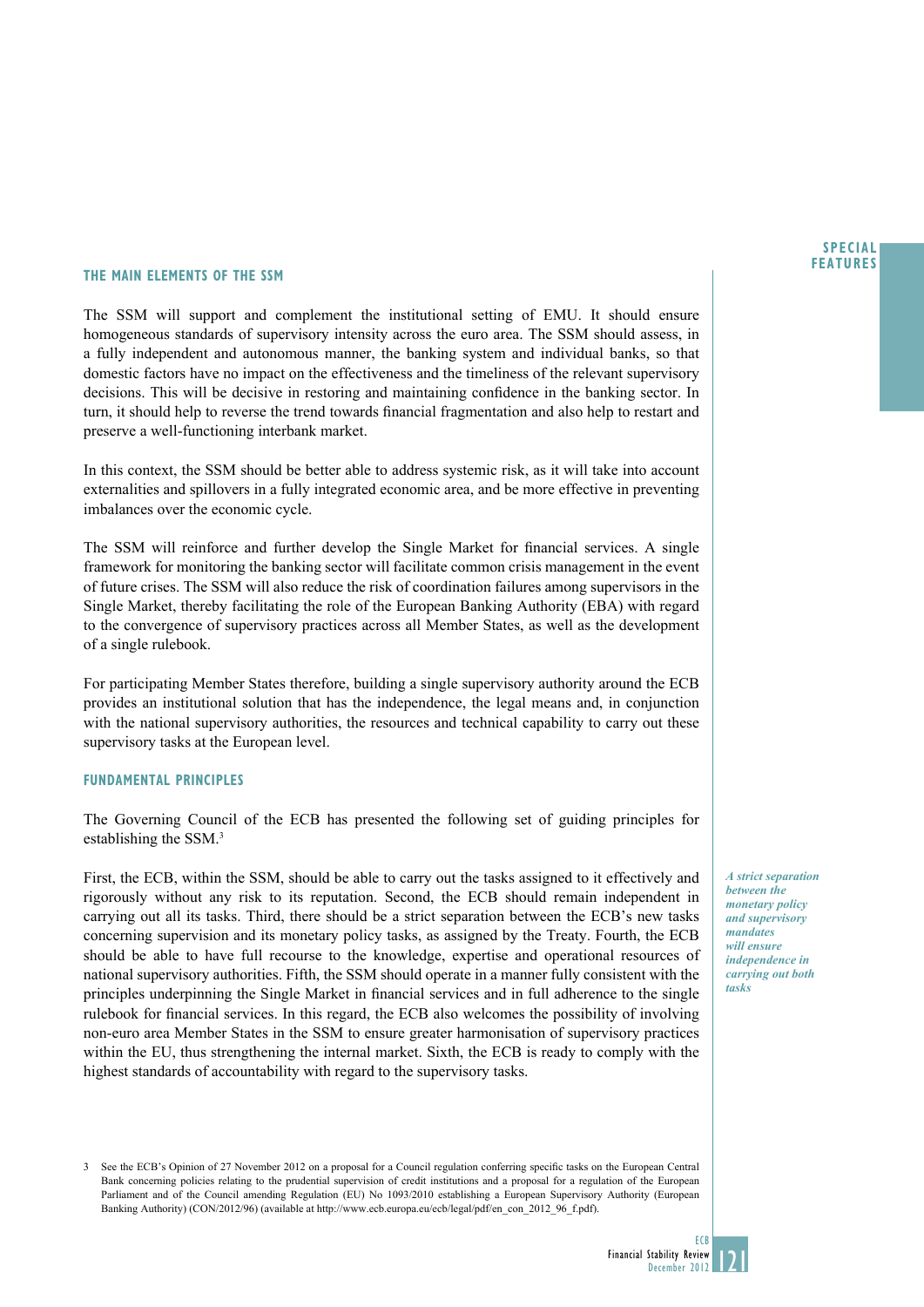The principles can be detailed as follows.

*The SSM will include all credit institutions to preserve a level playing field*

*The ECB or national authorities should both be able to activate the macro-prudential instruments*

*The separation between the monetary policy and supervisory mandates will be reflected in the organisational arrangements and include appropriate governance structures*

First, to enable the SSM to conduct effective supervision, the proposed SSM regulation entrusts the ECB with specific supervisory tasks associated with the necessary corresponding supervisory and investigatory powers and direct access to information. This is essential to ensure that the SSM performs its tasks effectively. The inclusion of all credit institutions under the scope of the SSM is important to preserve a level playing field among banks and prevent segmentation in the banking system.

The proposed conferral of macro-prudential supervisory powers on the ECB is welcome since the ECB will be able to coordinate the use of macro- and micro-prudential policies. The proposed SSM regulation should enable the activation of macro-prudential instruments provided by EU law, including the counter-cyclical buffers and any other measures aimed at addressing systemic or macro-prudential risks, by either the national macro-prudential authorities or the ECB. It should be open to them to apply more stringent requirements, if deemed necessary and subject to prior notification. The national authorities and the ECB will cooperate closely in this field. In particular, given their responsibility for financial stability, and their close proximity to, and knowledge of, national economies and financial systems,<sup>4</sup> the national authorities should have sufficient tools at their disposal to address macro-prudential risks related to the particular situation of participating Member States, without prejudice to the possibility for the SSM to also act to contain such risks in an effective manner by imposing more stringent measures. In view of the importance of a functional separation between macro- and micro-prudential supervision, on the one hand, and the Governing Council's responsibility for financial stability, on the other, specific procedures should be envisaged within the SSM framework for the involvement of the Governing Council with regard to the ECB's decisions on macro-prudential policy measures.

Second, the ECB has to perform the tasks conferred on it by the proposed SSM regulation without prejudice to the objectives of the European System of Central Banks (ESCB) as provided in Article 127 of the Treaty.<sup>5</sup> The ECB will be required to ensure that its activities within the SSM neither affect the ESCB's performance of any of its tasks under the Treaty and the Statute of the European System of Central Banks and of the European Central Bank, nor compromise its institutional setting. Under the Treaty and the Statute,<sup>6</sup> the ECB enjoys full independence<sup>7</sup> in executing its tasks, which includes any supervisory tasks conferred on it by virtue of Article 127(6) of the Treaty.

Third, it is essential to strictly separate monetary policy and the supervisory tasks conferred on the ECB, to prevent potential conflicts of interest and ensure autonomous decision-making for the performance of these tasks, while ensuring compliance with the ESCB's institutional framework. To that end, appropriate governance structures are needed to ensure separation between these tasks, while allowing the overall structure to benefit from synergies. In this respect, it should be ensured that, under the proposed SSM regulation and within the context of the Treaty framework, the new supervisory board will constitute the centre of gravity of the ECB's supervisory function. Besides the heads of supervision of the competent authorities in the participating Member States,

- 4 See the ECB's Opinion of 25 January 2012 on a proposal for a Directive on the access to the activity of credit institutions and the prudential supervision of credit institutions and investment firms and a proposal for a Regulation on prudential requirements for credit institutions and investment firms (CON/2012/5) (OJ C 105, 11.4.2012, p. 1).
- 5 See Articles 127(1) and 282(2) of the Treaty and Article 2 of the Statute.
- 6 See Articles 130 and 282(3) of the Treaty and Article 7 of the Statute.
- 7 The concept of central bank independence includes functional, institutional, personal and financial independence (see, for example, the ECB's Convergence Report 2012, p. 21).

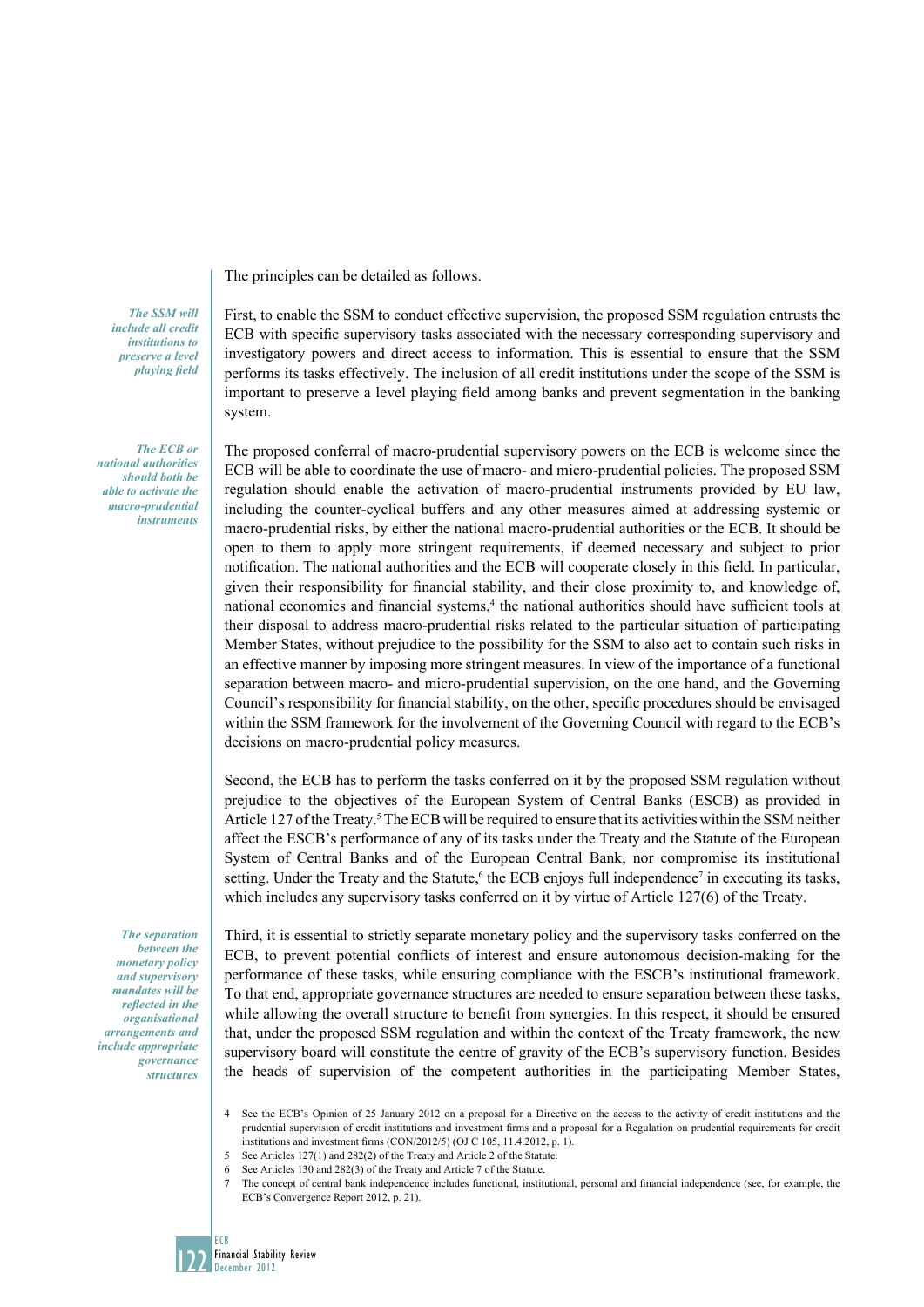the supervisory board should also include, as observers, representatives of national central banks that perform supervisory activities ancillary to those of the national competent authorities when provided for by statute.

Furthermore, the supervisory board should have, to the largest extent possible, the necessary tools and expertise to perform its tasks effectively, while respecting the ultimate statutory responsibilities of the ECB's decision-making bodies. In this context, the framework for the functioning of the supervisory board should ensure equal treatment with regard to the participation of representatives of the competent national authorities of all the participating Member States, including those which have established close cooperative links with the ECB. Lastly, also taking into account the experience of the various national central banks already performing supervision, the ECB will be required to establish appropriate internal rules and procedures to ensure adequate separation within the functions supporting these tasks.

Fourth, it is essential for the SSM to be able to leverage the expertise and resources of national supervisors in performing the new supervisory tasks. In-depth qualitative information and consolidated knowledge of credit institutions are essential, as well as reliable quantitative information. Through appropriate decentralisation procedures (to be defined within the SSM), while preserving the unity of the supervisory system and avoiding duplication, the SSM will be able to benefit from the closer proximity of national supervisors to the supervised entities and, at the same time, ensure the necessary continuity and consistency of supervision across participating Member States.

It will also be important to ensure that the ECB's final responsibility for supervision within the SSM is matched by control powers over the SSM as a whole and the supervised entities, as well as by very close cooperation arrangements with the competent national authorities, including specific rules in emergency situations and adequate information flows. Therefore, there should be efficient arrangements for information flows within the SSM to also prevent any duplication of reporting obligations for credit institutions.

Fifth, the proposed SSM and EBA regulations must ensure that the new framework will be consistent with the Single Market. The following two main elements may contribute to achieving this aim. First, the proposed SSM regulation should allow Member States wishing to join the SSM to engage in appropriate close cooperation mechanisms and to participate fully in the activities of the supervisory board on an equal footing with euro area Member States, i.e. with the same rights and obligations. Second, the conferral on the ECB of tasks concerning the prudential supervision of credit institutions for euro area Member States creates a new institutional framework which may require adjustments to the governance of the EBA. The proposed EBA regulation should provide for the necessary adjustments to the governance structure and powers of the EBA, in particular by providing for equal treatment between the national supervisory authorities and the ECB, while safeguarding the ECB's independence.

Moreover, in consideration of its new central role in the SSM, the ECB will contribute to ensuring that the national competent authorities participating in the SSM assume mutually consistent positions in the EBA's decision-making bodies on issues falling within the scope of the ECB's supervisory tasks, including the development of specific rules in this area as appropriate, without prejudice to the supervisory tasks remaining with national competent authorities. Lastly, appropriate arrangements might be developed in order to ensure smooth cooperation of the SSM with the nonparticipating Member States.

**SPECIAL FEATURES**

*The national supervisors and the ECB will both be part of the same unified institutional framework so that the SSM should benefit from the essential knowledge of national supervisors* 

*National competent authorities participating in the SSM will assume mutually consistent positions in the EBA's decision-making bodies*

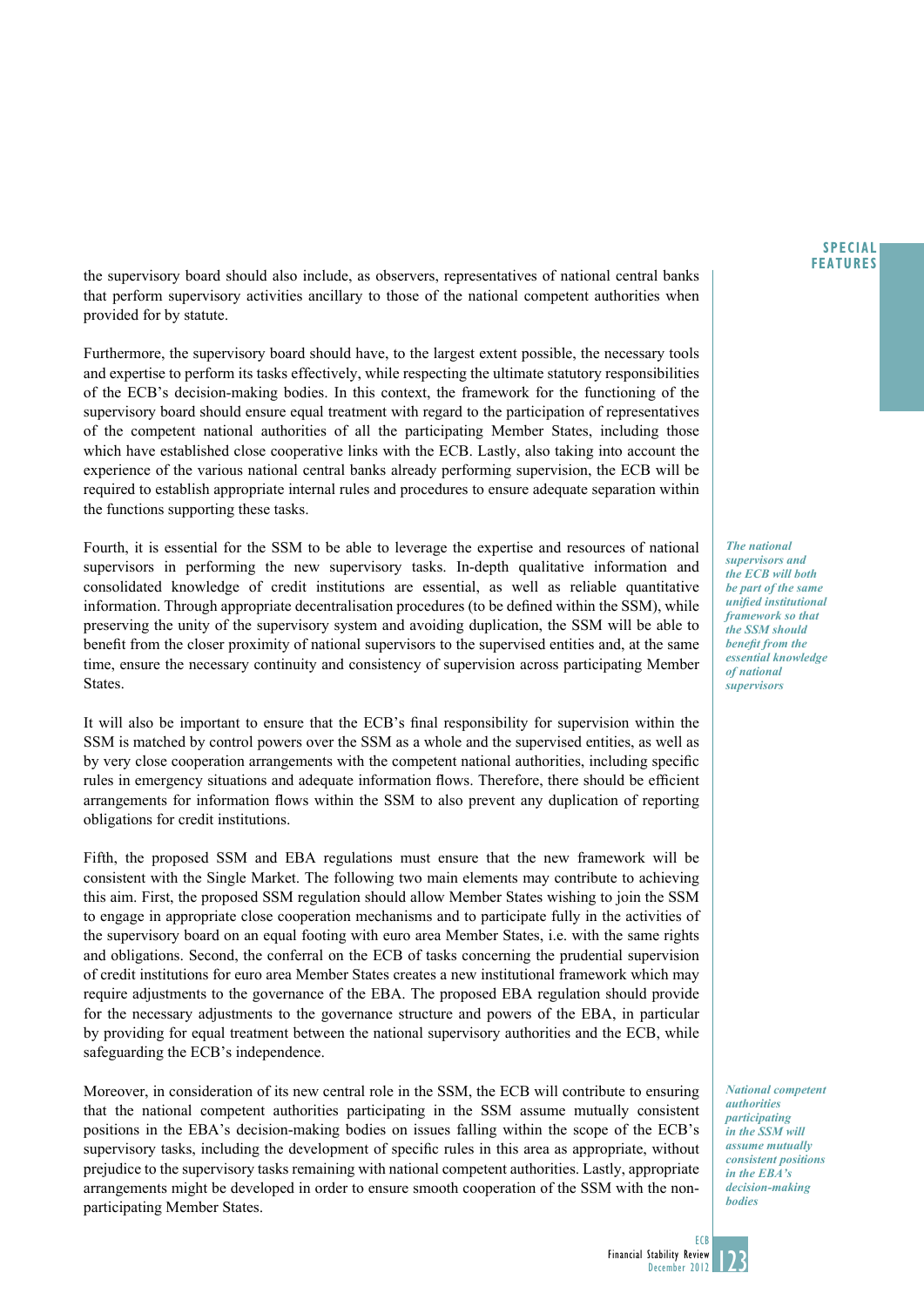*Accountability is essential and warranted for a well-functioning SSM* 

Sixth, democratic accountability is the indispensable counterbalance to independence. The ECB is already subject to accountability and reporting obligations which should be fully maintained for its existing tasks. Similar obligations will be established under the proposed SSM regulation with a view to its new supervisory tasks. Building on those statutory obligations, separate and adequate forms of accountability should be designed, also in accordance with the Core Principles of the Basel Committee on Banking Supervision. These accountability mechanisms should reflect the following considerations. First, they should respect the ECB's independence. Second, accountability should take place at the level at which decisions are taken and implemented. Accountability mechanisms should therefore be designed primarily at the European level, without prejudice to existing accountability arrangements of national supervisors, which also apply to their respective supervisory tasks not entrusted to the SSM, and occasional exchanges of views of the Chair or members of the supervisory board with national parliaments, as appropriate. Third, robust mechanisms should be in place to safeguard the confidentiality of supervisory information.

### **OTher Building Blocks of a Banking Union**

While establishing the SSM would represent a major step forward towards a banking union, the banking union would be incomplete without commensurate progress towards a common resolution regime. The lack of such a common regime has increased the cost of bank failures for taxpayers and complicated their handling, particularly (but not exclusively) in cross-border cases. More harmonised deposit guarantee mechanisms would also contribute to achieving a more complete banking union.

A common resolution regime is crucial to manage crisis situations in an as orderly, effective and efficient manner as possible. A rapid adoption of the existing legislative proposals on bank recovery and resolution<sup>8</sup> is thus warranted as such a resolution regime does not exist in the EU at present. Many Member States do not yet have a fully adequate legal framework for swift and effective bank resolution, nor do they have adequately financed ex ante resolution funds at their disposal. As a result, during the present crisis, policy-makers have been faced with an augmented version of the classic supervisory dilemma of whether to let an institution fail, with a potential risk of undermining financial stability, or to bail out the institution using taxpayers' money, thus fuelling moral hazard. For cross-border banks, the problems are even more severe. The number of authorities involved – each operating under a different legal framework and each focusing mainly on national interests – severely complicates a cost-effective and swift resolution of such institutions.

Moving towards a common supervisory system without corresponding progress towards a common resolution regime would therefore result in an incomplete institutional framework. Leaving resolution powers at the national level could stand in the way of a cost-effective and swift resolution of banking problems. National authorities – eager to avoid any costs to their taxpayers and reluctant to bail-in domestic parties – would have an incentive to procrastinate, exercise supervisory forbearance and seek generous central bank liquidity support for overly extensive periods of time.

The Commission's recent proposals on bank recovery and bank resolution are an important first step towards an efficient and financially sound area-wide bank resolution regime. It aims to provide a harmonised toolbox at the EU level. Nonetheless, to overcome the challenges surrounding the orderly resolution of cross-border institutions, an independent European resolution authority is

*A common resolution regime is essential for the banking union…* 

*… the lack of such a framework has complicated the management of bank failures and increased costs to taxpayers* 

*Without a common resolution regime, the institutional framework is unbalanced and could lead to costly delays in the resolution of banking problems*

*The Commission's recent proposal on bank recovery and bank resolution is an important and positive first step in this direction*

See the proposal for a directive of the European Parliament and of the Central establishing a framework for the recovery and resolution of credit institutions and investment firms and amending Council Directives 77/91/EEC and 82/891/EC, Directives 2001/24/EC, 2002/47/EC, 2004/25/EC, 2005/56/EC, 2007/36/EC and 2011/35/EC and Regulation (EU) No 1093/2010 (COM/2012/0280 final).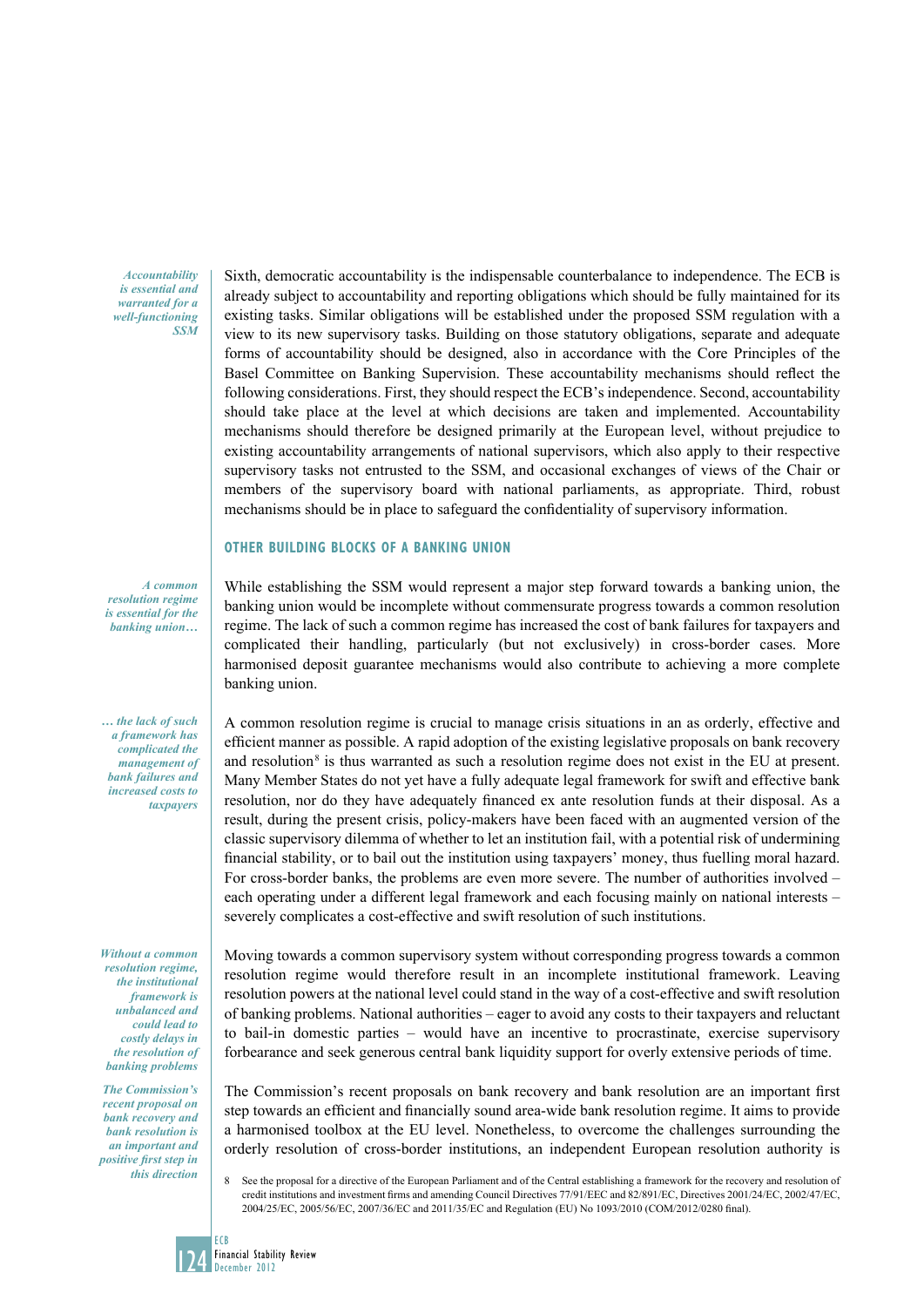**SPECIAL FEATURES**

urgently required to align the incentives of the SSM and the resolution function. To this end, a common authority, free of the constraints of national mandates, is needed to exercise the bank resolution function in an independent manner across the euro area. This authority should have the tools to address banking crises pre-emptively, safeguarding financial stability and minimising taxpayers' exposure to losses. When created, the European resolution authority will use homogeneous tools, principles and procedures and implement them consistently across all banks and countries in its jurisdiction.

In a banking union, the resolution authority and the SSM are natural complements. The SSM removes what has thus far been the guiding principle of the EU's cross-border supervisory framework, namely home country control. Under the current setting, national resolution authorities – responsible for funding resolution and covering insured depositors – have an incentive to request cheap emergency financing for as long as possible in the hope that this may "turn things around", rather than to take swift resolution action. The ECB, on the other hand, as a supervisor, may be exposed to criticism for being excessively severe and putting national funds at risk in the event it pushes for resolution action at the national level. Therefore, once banks are regulated and supervised at the SSM-wide level, a common resolution authority is the inevitable complement.

## **Macro-prudential policies**

Another major component that is essential for an effective supervisory area is macro-prudential policy. Before the crisis, banking supervision in most (but not all) countries was fundamentally "micro-based", i.e. it was focused on ensuring the safety and soundness of individual institutions, while taking the rest of the financial system as a given. From a policy perspective, as a result of the crisis, there has been an increased interest in the macro-prudential approach to bank regulation and supervision. Consequently, the international debate among academics and policy-makers has shifted focus to how to detect and prevent systemic risks, and how regulators and supervisors can reorient and complement their activity to curb these risks.

While risks to financial stability stemming from credit booms and other cyclical phenomena are well documented, the recent crisis suggests that the traditional supervisory approach is insufficient to prevent structural changes that facilitate a build-up of systemic risks. In this sense, it is broadly recognised that the deregulation of and financial innovation in the banking sector in most developed countries in the last 15 years have led to a profound overhaul of banks' business models, altering their incentives to take on more risk, including new forms of tail risk.

The crisis has significantly raised awareness of these macro-prudential aspects and the endogenous nature of many systemic episodes of financial instability. It has also shown that individual credit institutions may be "systemic" for a variety of reasons: on account of their interconnectedness and cross-exposure with other banks, market interlinkages and through the domestic fiscal sector, to name just a few. As a result, banking fragility can more easily affect the real sector of the economy. The crisis has also illustrated that contagion can easily extend across countries, especially in a currency area, through a variety of channels, notably the interaction between the banking and fiscal sectors.

Under these conditions, the micro-based approach – which looks at the impact of deregulation on a single institution while the rest of the system is assumed to be stable – is likely to overestimate the efficiency gains and underestimate the potential negative externalities derived from the inherent risks in certain types of financial innovation.

*Before the crisis, banking supervision was, in most countries, fundamentally "micro based", i.e. it was focused on ensuring the safety and soundness of individual institutions*

*As the recent and previous crises have shown, the traditional approach is clearly insufficient to prevent the build-up of systemic risks*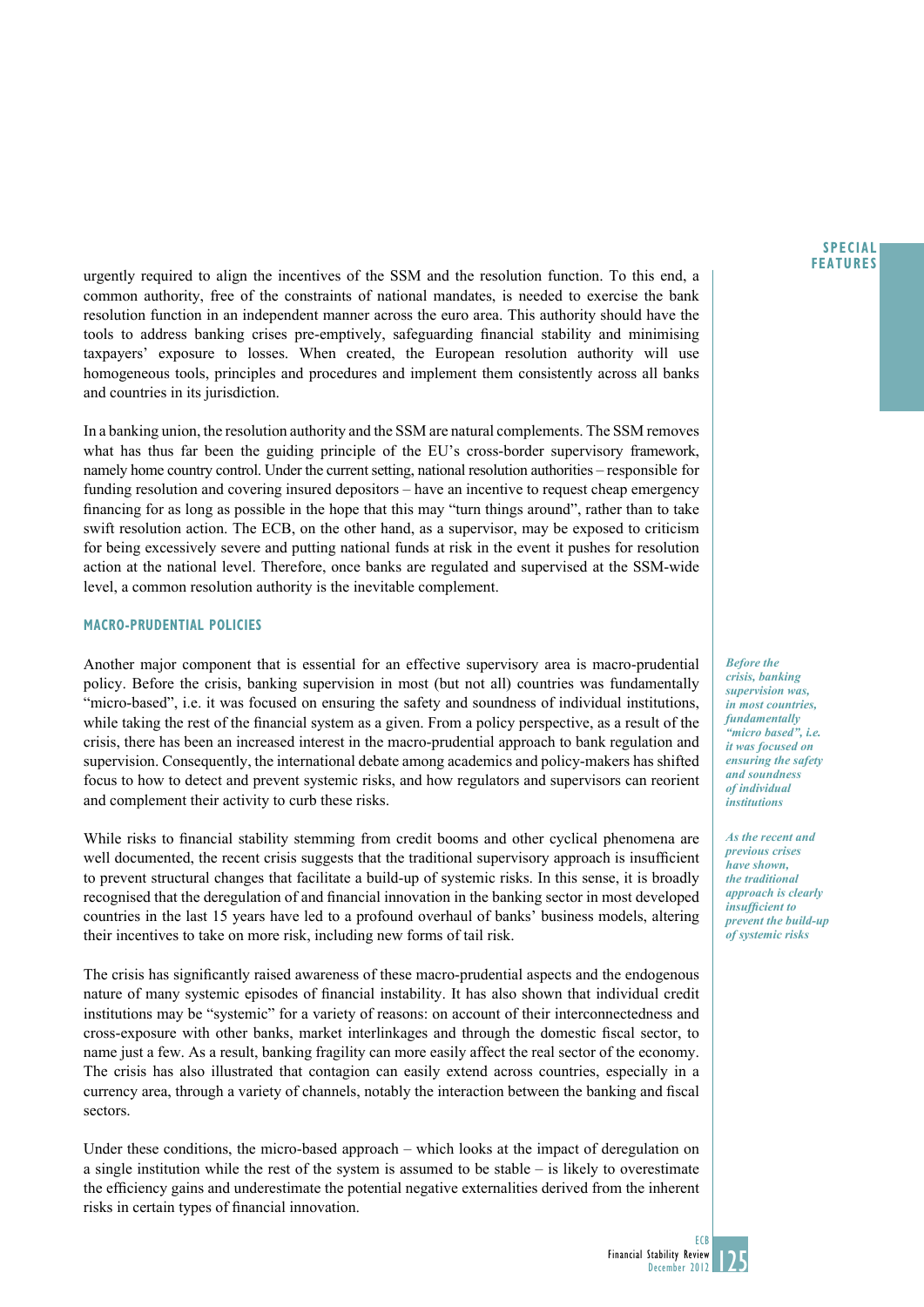*In the long term, the micro-prudential objectives can only be achieved if an effective macro-prudential supervisory system is in place*

*In fact, micro- and macro-prudential instruments are largely the same, although each is applied using a different perspective* 

*The banking union will strengthen EMU, in particular by ensuring consistency in supervisory standards and addressing systemic risks.* 

At the same time, in the long term, the macro-prudential perspective is an essential complement to the micro-prudential perspective. In this respect, the most basic objectives of micro-prudential supervision are, first, to safeguard depositors (and the taxpayer who might be liable to cover any losses on deposits) who are likely to be uninformed about the risks taken by the bank and, second, to tame the negative externalities for the economy derived from the failure of a single institution. From this perspective, operatively, it is important to note that in the long term, these microprudential objectives can only be achieved if an effective macro-prudential supervisory system is in place and working effectively in combination with the micro-prudential precautions.

In the presence of rapid financial innovation, a merely micro-prudential supervisory approach may lead to an underestimation of the build-up of systemic risks in the economy. An illustrative example is provided by a credit boom. During such a boom, most banks would typically show high levels of bank profitability and very contained measures of bank risk, thereby offering a comforting view of the solvency of individual banks from a micro-prudential supervisory perspective. Yet historical experience shows that strong credit growth often occurs at the cost of increasing systemic risks, for instance, by relaxing lending standards or by excessive reliance on short-term market funding.

Macro-prudential objectives can be reached using largely the same instruments used to achieve micro-prudential objectives, and such a holistic approach does not necessarily imply or require a new supervisory toolbox. Indeed, while some instruments have been developed with the express purpose of mitigating systemic risk (i.e. new macro-prudential instruments), the majority are already regularly used by national banking supervisors. In the latter case, what changes is that these instruments are applied with a broader perspective, internalising the systemic externalities that can be produced endogenously within the financial system.

In this regard, European legislation contains a variety of macro-prudential policy instruments, including counter-cyclical capital buffers, surcharges differentiated across banks according to their contribution to systemic risk, and liquidity and leverage requirements to be implemented over time. Others, such as loan-to-income or loan-to-value ratios, continue to be governed by national legislation. The proposed conferral of macro-prudential powers on the ECB will allow it to coordinate the use of macro- and micro-prudential policies. The proposed SSM regulation enables the macro-prudential instruments provided by EU law to be activated at the initiative of either the ECB or the national authorities. Hence, it recognises that the national authorities have an interest in using some of these instruments for domestic regulatory purposes. Overall, a balance would need to be found between recognising those interests and preserving the integrity and effectiveness of the single supervisor.

### **concluding remarks**

The establishment of a banking union will be a major component of the institutional framework required for a genuine EMU. The crisis has brought to the fore the limitations derived from participating Member States having national responsibility for banking policies in a currency area with a single monetary policy. It has shown that fragility in national banking systems can transmit quickly to domestic fiscal deficits, and vice versa, giving rise to adverse fiscal/financial feedbacks that are deleterious for both financial and monetary stability, and hinder the transmission of monetary policy. The SSM will ensure homogeneous standards of supervisory intensity across the euro area as a whole. It will address systemic risk in a more efficient manner by taking a wider perspective and considering externalities and spillovers. At the same time, competent national